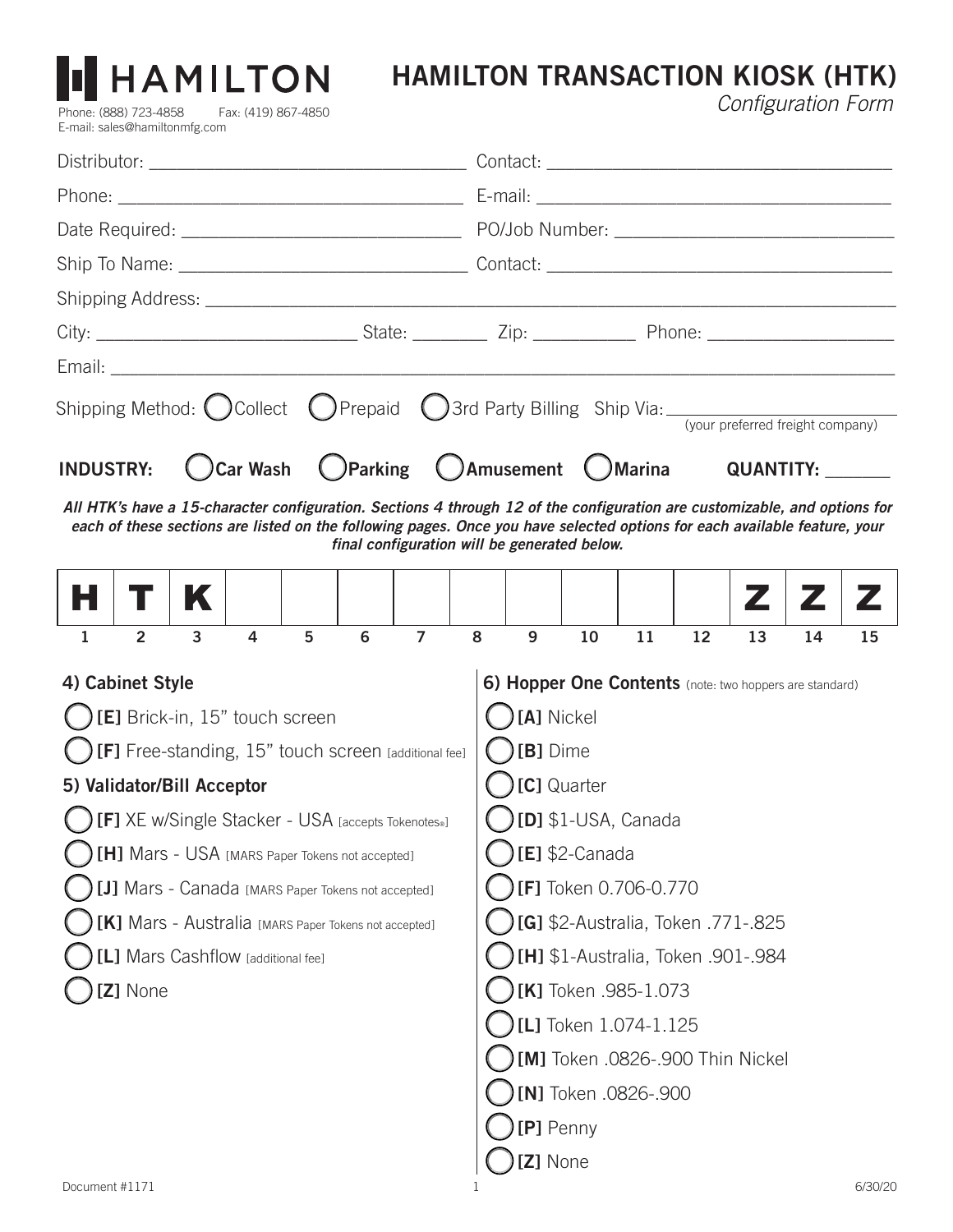| 7) Hopper Two Contents (note: two hoppers are standard)     | 10) Color Theme                                                                                                               |
|-------------------------------------------------------------|-------------------------------------------------------------------------------------------------------------------------------|
| [A] Nickel                                                  | A standard door wrap is included in the base HTK configuration.<br>You may add your logo and customize the wrap design if you |
| [B] Dime                                                    | select a 'Custom' option. Options G and I offer body wraps -<br>these wrap the body/cabinet in addition to the door.          |
| [C] Quarter                                                 | [F] Door Wrap - Standard                                                                                                      |
| [D] \$1-USA, Canada                                         | [G] Door/Body Wrap - Standard [additional fee]                                                                                |
| $[E]$ \$2-Canada                                            | [H] Door Wrap - Custom [additional fee]                                                                                       |
| [F] Token 0.706-0.770                                       | [I] Door/Body Wrap - Custom [additional fee]                                                                                  |
| [G] \$2-Australia, Token .771-.825                          | <b>CAR WASH: click here</b> to view standard wrap option.                                                                     |
| [H] \$1-Australia, Token .901-.984                          | PARKING: click here to view standard wrap options.<br><b>NETPARK: click here</b> to view standard wrap options.               |
| [K] Token .985-1.073                                        | 11) Controller Type                                                                                                           |
| [L] Token 1.074-1.125                                       | [B] Standard [default]                                                                                                        |
| [M] Token .0826-.900 Thin Nickel                            | [E] Parking                                                                                                                   |
| [N] Token .0826-.900                                        | Pay on Entry/Exit                                                                                                             |
| [P] Penny                                                   | )Pay & Display                                                                                                                |
| [Z] None                                                    | $\int$ Time Pass [additional fee]                                                                                             |
| 8) Dual Bill Dispenser (no single bill dispenser available) | [F] Ticket Vendor-Amusement                                                                                                   |
| [A] Yes [additional fee]                                    | Stub Tickets                                                                                                                  |
| What will you be dispensing? [max of 2 denominations]       | Hang Tag Tickets                                                                                                              |
| $$1$ bill                                                   | Amusement Tickets                                                                                                             |
| \$5 bill                                                    | [G] Toll Booth Controller                                                                                                     |
| \$10 bill                                                   | [H] netPark Ready                                                                                                             |
| \$20 bill                                                   | 12) Credit Card Processing                                                                                                    |
| Tokenote/Coupon                                             | [Z] Mag Stripe [default]                                                                                                      |
| [Z] None                                                    | <b>[F]</b> Ingenico EMV, Card Reader, NFC (USA)                                                                               |
| 9) Barcode Reader & HID                                     | [additional fee]                                                                                                              |
| [A] Barcode Reader [additional fee]                         | [G] Verifone EMV, Card Reader, NFC<br>(Eastern Canada) [additional fee]                                                       |
| [C] HID [additional fee]                                    | [H] Verifone EMV, Card Reader, NFC                                                                                            |
| [D] Barcode Reader & HID [additional fee]                   | (Central Canada) [additional fee]                                                                                             |
| Y] None                                                     | [I] Verifone EMV, Card Reader, NFC<br>(Western Canada) [additional fee]                                                       |
|                                                             | [Y] None                                                                                                                      |
|                                                             |                                                                                                                               |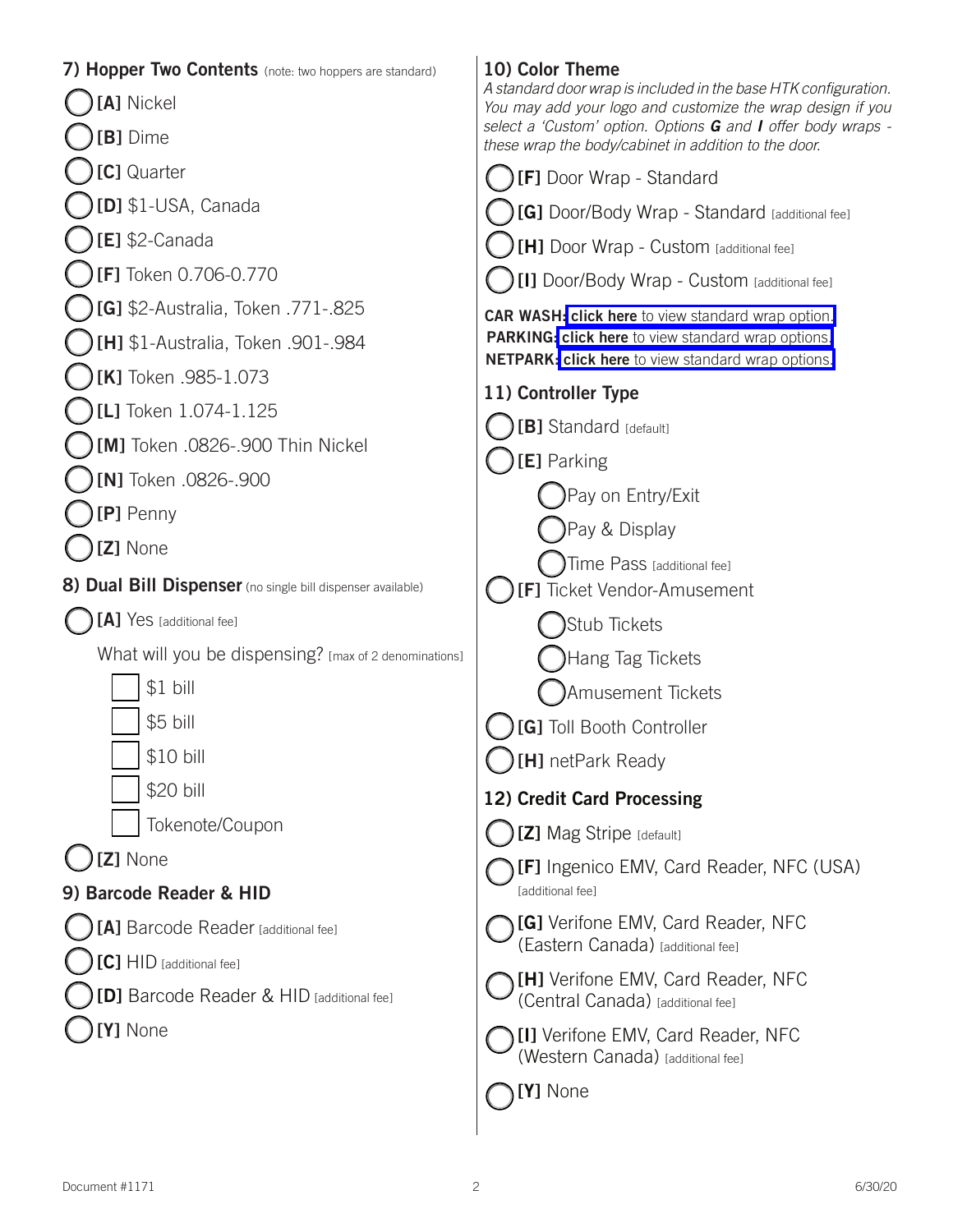# **HTK OPTIONS**

## **BASES (FREE-STANDING ONLY) QUANTITY**

18" Curb Mount [part #100-0161]

24" Surface Mount [part #100-0188]

35" Walk Up [part #100-0190]

48" Truck/Semi Height [part #100-0265]

### **D.A.N. SYSTEM QUANTITY**

Econo D.A.N. Computer [part# 49-9669] (computer only)

Basic D.A.N. Computer [part# 49-9671] (computer & heavy duty housing)

Card Reader (to activate, recharge, and check balance of Gift Cards) [part #49-9442]

Transaction Receipt Printer for D.A.N. system [part #100-0118]

### **HAMILTON EXPRESSPASS RFID SYSTEM QUANTITY**

Hamilton *ExpressPass* RFID System [part #100-0251]

Hamilton ExpressPass RFID Tags [part #45-0147] ('ExpressPass' design)

Hamilton ExpressPass RFID Tags (customized)

### **CUSTOMIZATION QUANTITY**

Customized touch screen theme (no quantity required) ------

Custom Voice (male/female options included as standard with default prompts)

Custom Free-Standing Base Wrap

- 18" [part #96-5072]
- 24" [part #96-5073]
- 35" [part #96-5074]

10' Gate [part #49-9716] 12' Gate [part #49-9717] Gate Sequence Software [part #102-0236-01] Vehicle Detection Loop [part #49-9478] Merge Loop Detector [part #49-9574]

#### **MISCELLANEOUS QUANTITY**

Bill Cassette Lock [part #63-5061] Receipt Paper [part #47-3275] Handheld Kit [part #100-0136]

#### **HAMILTON CODE SYSTEMS QUANTITY**

Add Code System II Add Code System IV

#### **ON SITE TRAINING (additional cost)**

Hamilton's Technical Support Department provides a site assessment and training on communication wiring, maintenance requirements, equipment configuration, reporting, and marketing techniques.





#### **GATES QUANTITY**